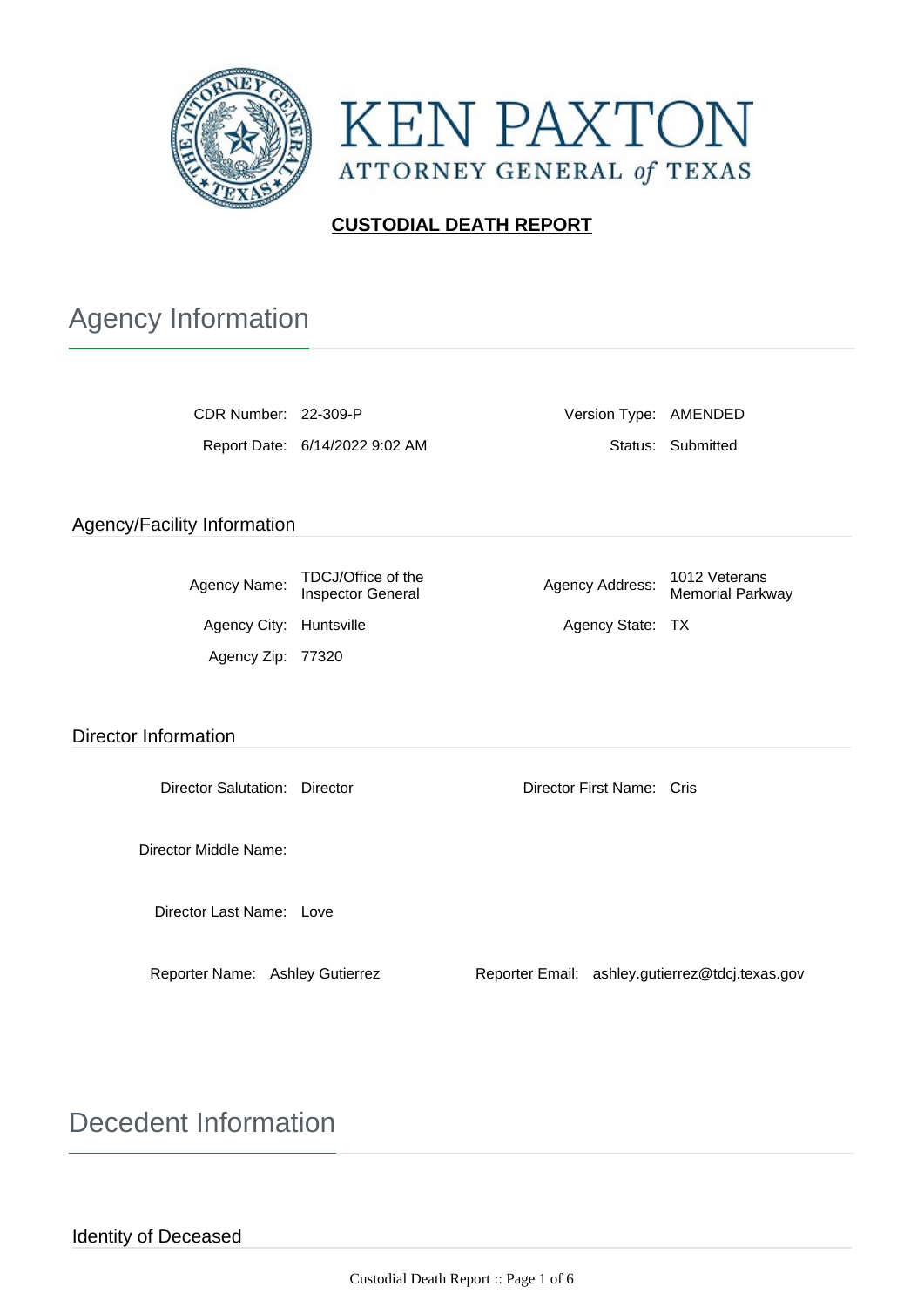First Name: Damien

Middle Name:

Last Name: Bryant

Suffix:

Date of Birth: 3/8/1991 Sex: Male

Race: Black or African American

Age At Time Of Death: 31

Date/Time of Custody (arrest, incarceration) (mm/dd/yyyy hh:mm AM/PM):

Date/Time of Custody or Incident: 7/30/2019 12:00 AM

Date/Time of Death (mm/dd/yyyy hh:mm AM/PM):

Death Date and Time: 3/11/2022 5:17 AM

# Manner / Cause of Death

Has a medical examiner or coroner conducted an evaluation to determine a cause of death?

Medical Examinor/Coroner Yes, results are Evalution?: available

What was the manner of death? (select only one)

Manner of Death: Accidental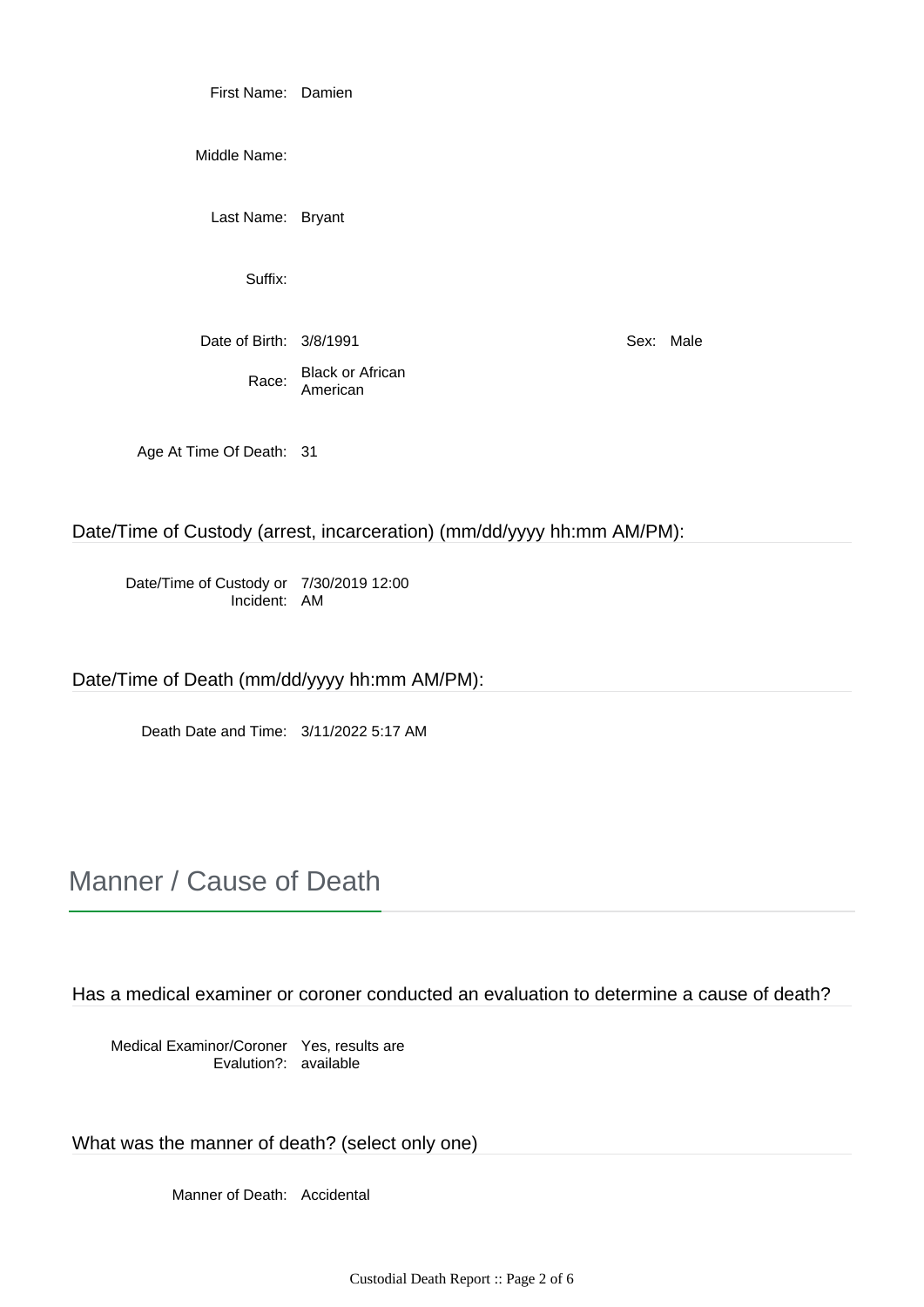Medical Cause of Death:

Asphyxia and smoke inhalation injury due to immolation and structural fire

Had the decedent been receiving treatment for the medical condition that caused the death after admission to your jail's jurisdiction?

Medical Treatment: Not Applicable

If death was an accident, homicide or suicide, who caused the death?

Who caused the death?: Decedent

If a weapon caused the death, what type of weapon caused the death? (Hold CTRL to select all that apply)

Type of weapon that caused death?: Not Applicable

Was the cause of death the result of a pre-existing medical condition or did the decedent develop the condition after admission?

> Pre existing medical condition?: Not Applicable; cause of death was accidental injury, intoxication, suicide or homicide

If death was an accident, homicide or suicide, what was the means of death?

Means of Death: Other, specify

Means of Death Other: Fire/smoke

Location / Custody Information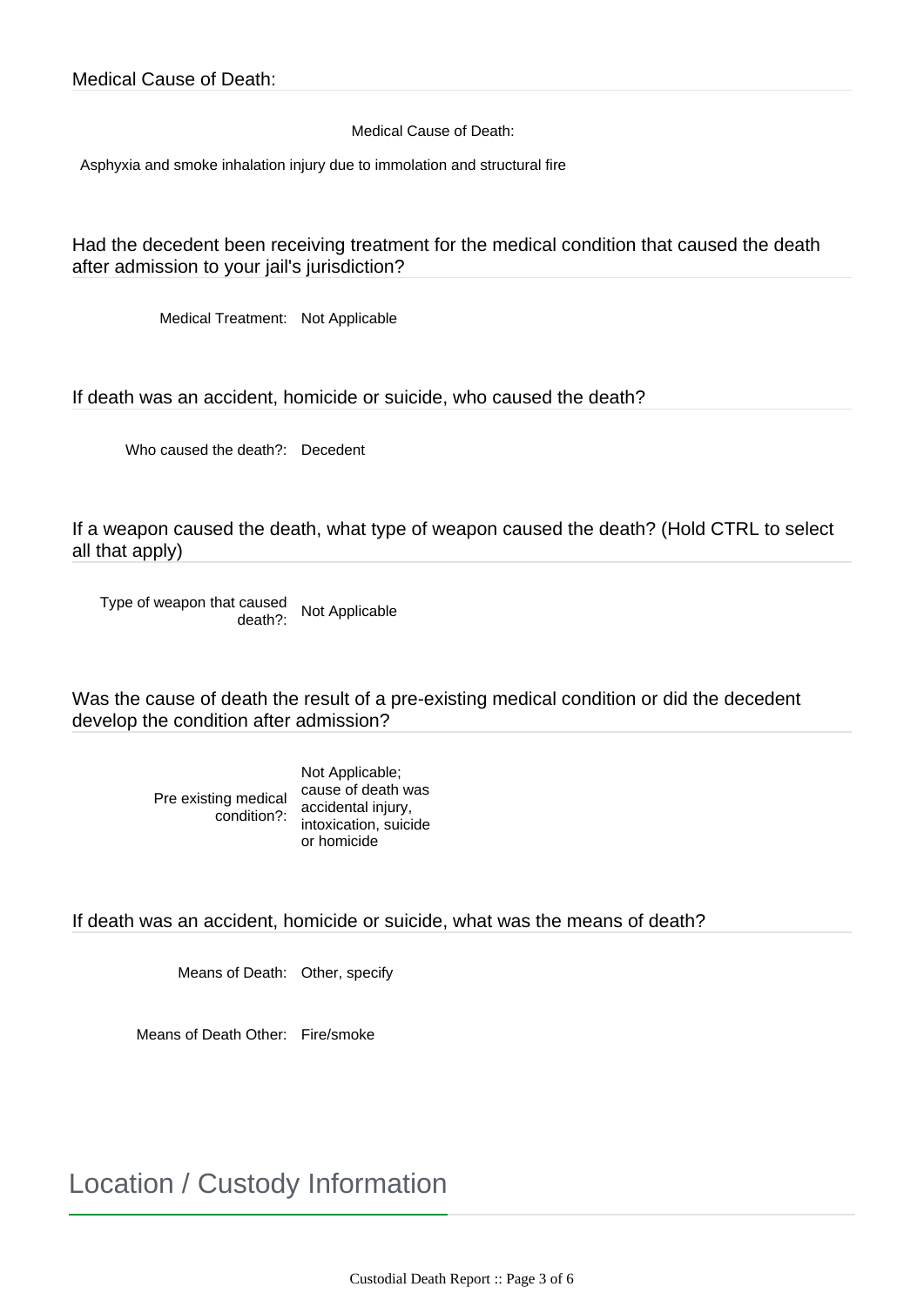Street Address: 2661 FM 2054 City: Tennessee Colony

County: Anderson Zip: 75886

#### What location category best describes where the event causing the death occurred?

Location Category: Law Enforcement Facility

What type of custody/facility was the Decedent in at the time of death:

Type of Custody: Penitentiary

Specific type of custody/facility:

Specific Type of Custody/Facility:

TDCJ, specify

TDCJ - Specify Unit:

Beto unit

What was the time and date of the deceased's entry into the law enforcement facility where the death occurred (mm/dd/yyyy hh:mm AM/PM):

Entry Date Time: 7/30/2019 12:00 AM

Where did the death occur?

Death Location: facility/booking Law enforcement center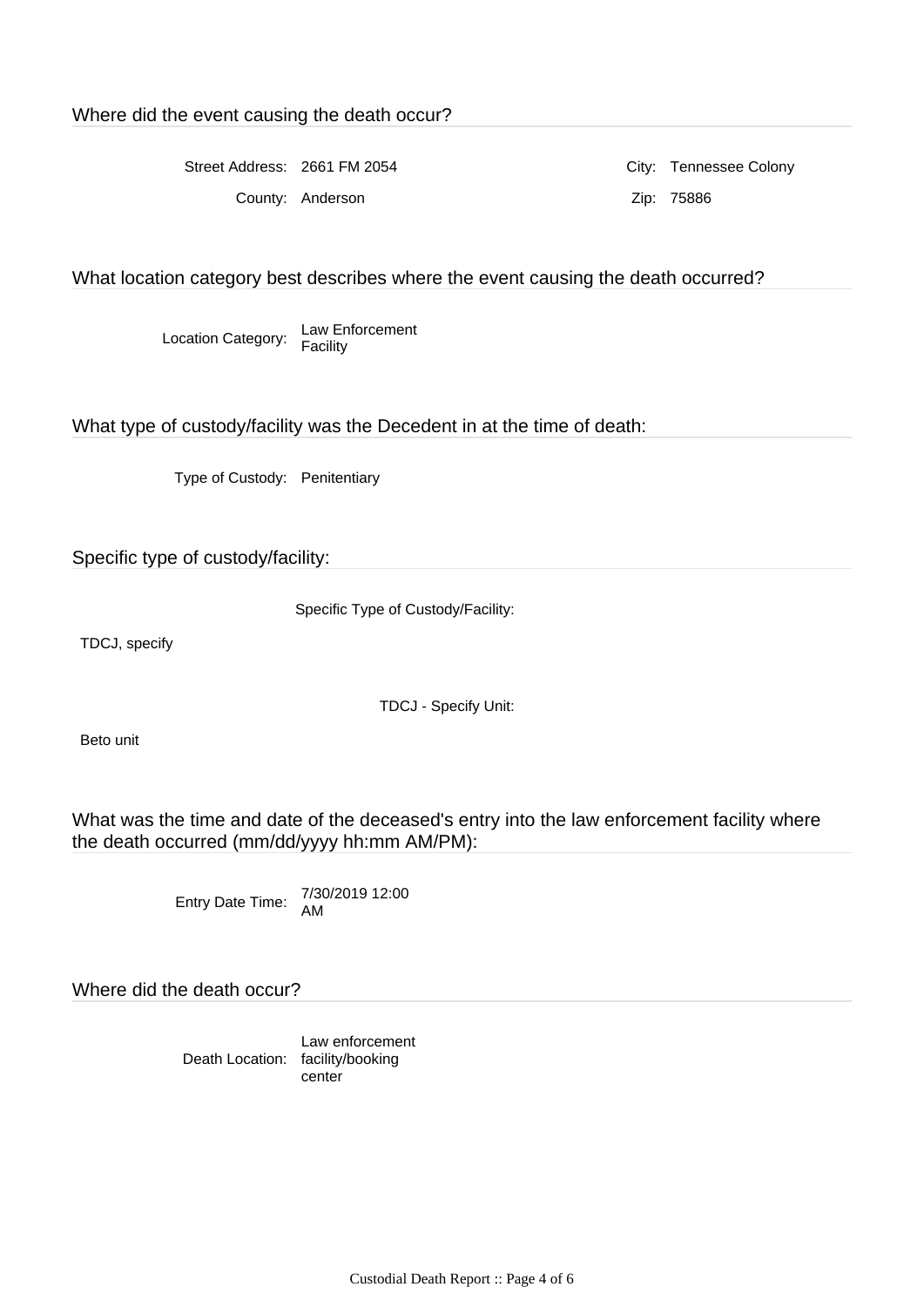Did any other law enforcement agencies respond to calls for service related to this incident?

Other Agencies Respond?: No

What were the most serious offense(s) with which the deceased was (or would have been) charged with at the time of death?

Offense 1:

Aggravated assault with deadly weapon

Offense 2:

Offense 3:

Were the Charges:: Convicted

### What were the types of charges or reason for contact? (Hold CTRL to select all that apply)

Type of Offense: Violent Crime Against Persons

At any time during the incident and/or entry into the law enforcement facility, did the decedent display or use a weapon?

Decedent display/use of weapons: No

At any time during the incident and/or entry into the law enforcement facility, did the decedent:

Attempt to Injure Others?: No

At any time during the incident and/or entry into the law enforcement facility, did the decedent: